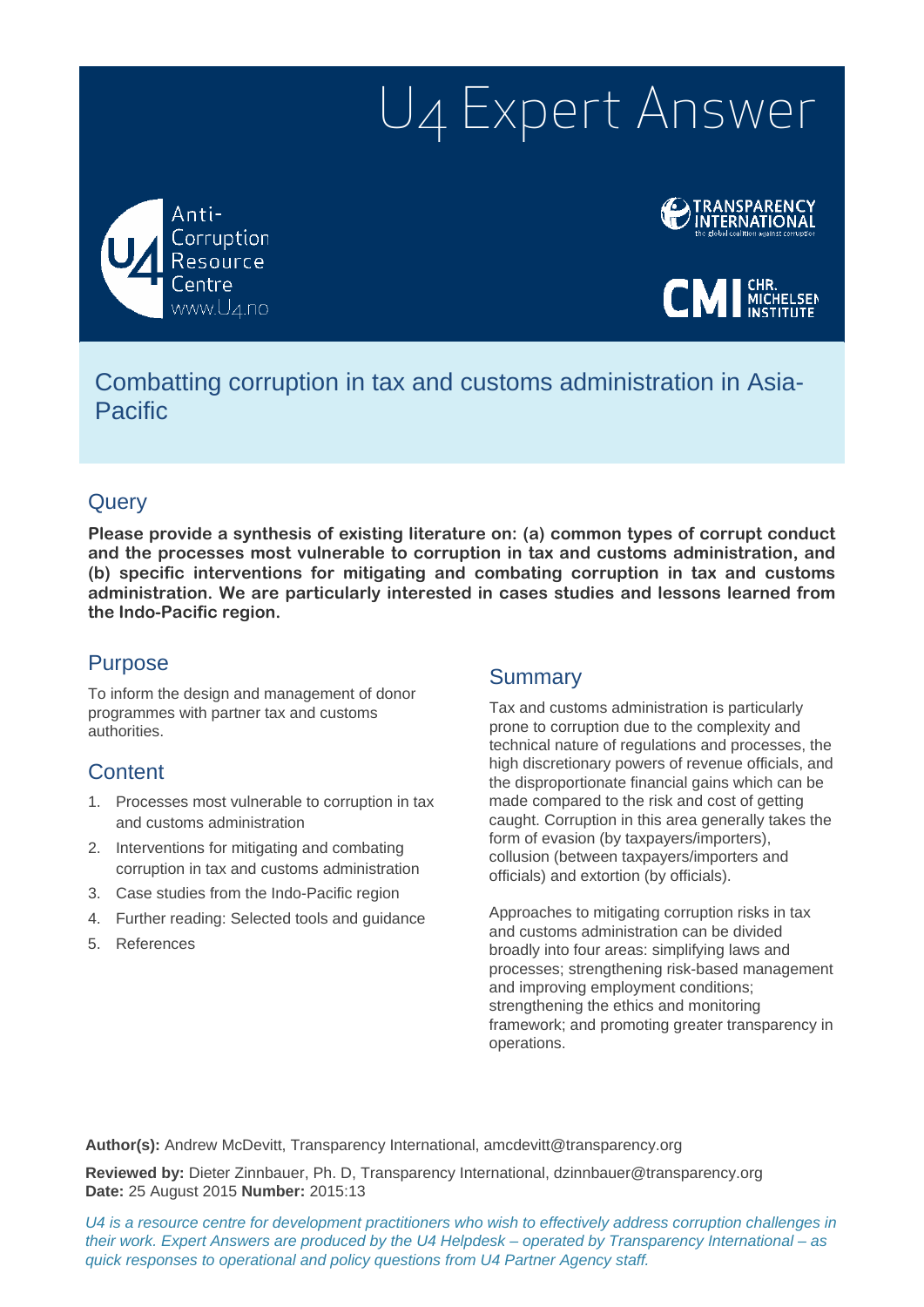Case studies from the Indo-Pacific region suggest that technical approaches to tax and customs administration reform can bear fruit, but only in a context of sustained political support, long term commitment from donors, and engagement with a broad range of stakeholders.

1. Common types of corrupt conduct and the processes most vulnerable to corruption in tax and customs administration

#### Tax administration

Tax administration is particularly prone to corruption due to the complexity of tax laws, the high discretionary powers of tax officials and the low cost of punishment (Bridi 2010).

The principal processes conducted by a state's tax administration which are most vulnerable to corruption include the registration and removal of taxpayers from the national registry, the collection of tax dues, the identification of tax liabilities and the inspection and prosecution of alleged tax offences.

Corruption and criminal activity in tax administration manifest themselves primarily in four major forms, namely tax evasion committed by taxpayers, extortion by tax officials, collusion between tax officials and taxpayers, or fraud by tax officials without direct involvement of taxpayers themselves. One study from Bulgaria suggests that, of these, tax evasion is the most pervasive form of criminal activity, with evasion of VAT accounting for up to 80% of all evasion cases (Pashev 2006).

Each of these forms may involve a range of specific administrative processes (Fieldstad 2005; Child 2008; Martini 2014).

- 1. Tax evasion by taxpayers may include:
	- Underreporting of (or failure to report) taxable income/transactions, underreporting of turnover, underreporting of the value of imports, or over-reporting of expenditures

• Misclassification of goods with high tax and duty rates into lower categories

2. Collusion between revenue officers and taxpayers may include

- Not registering a taxpayer in the tax registers.
- Issuing unjustified tax exemptions, falsifying claims for VAT refunds, misclassifying goods (such as reporting import goods as transit goods), underreporting the value of goods, or deliberately making files disappear
- Splitting goods into smaller units prior to export in order to avoid pre-shipment inspection triggered by a certain threshold.
- Selling insider information about competitors, profits, purchase costs, etc, or receiving payments to impede or hold back a competitor's business activities

3. Extortion/fraud by tax officials

- Taking advantage of taxpayers' lack of knowledge of tax laws and procedures to extort illicit payments from them or require them to pay above official rates
- Charging for services that should be free or for speeding up processes (to overcome complicated procedures or artificial delays) and to qualify for exemptions or duty free treatment
- Embezzling collected revenue often in collusion with bank employees and/or auditors within the tax administration.
- Falsifying tax receipts
- Turning a blind eye to irregularities in exchange for illegal payments

In addition to these forms of administrative corruption, there are also more organized forms of corruption which can seriously damage the functioning of a tax administration. One example is the use of patronage networks, whereby jobs and promotions in tax offices are not decided on meritocratic grounds but to hand out favours and benefits to political allies or kins. (TI 2014). On the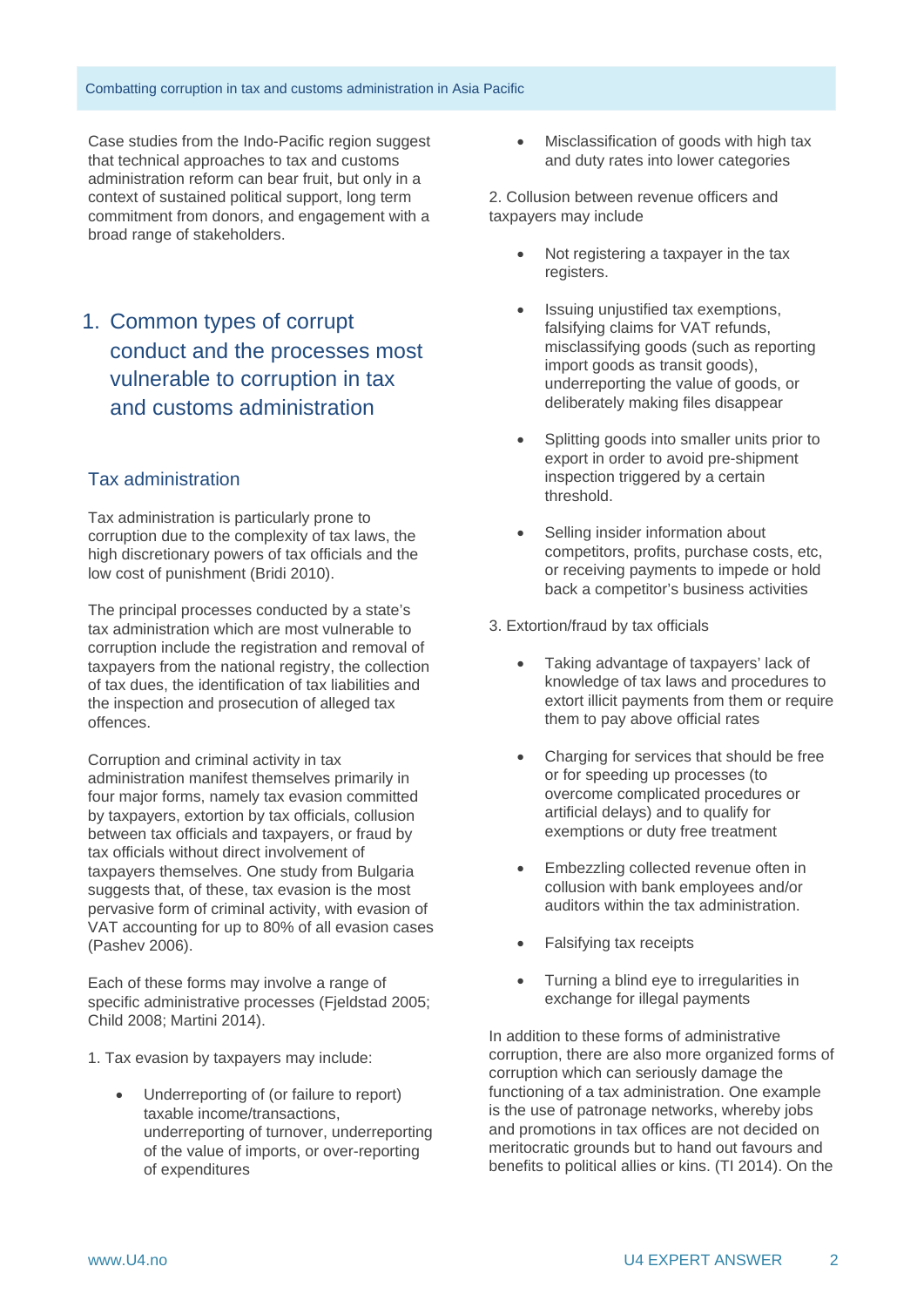other side of the equation, former tax officers may be recruited by the private sector as they have insider knowledge on, and connections to, the operations of revenue authorities and can thus help game the tax system (Martini 2014).

Corruption may also happen at the political/policy level to change the rules of the game in favour of certain groups. For example, well-connected companies or sectors may exercise undue influence on how laws and regulations are decided. Policies may be manipulated to grant favours to specific private sector actors such as offering tax exemptions to supporters while at the same time excessive tax audits may be used to harass political opponents (Martini 2014).

#### Customs administration

Customs agencies are considered to be particularly vulnerable to corruption due to the combination of monopoly over a specific technical process, the existence of tariff schemes with numerous exceptions and red tape, and the potential for large illicit financial gains which can be made. Furthermore, unlike tax administrations, customs agencies often operate in geographically dispersed and remote posts with relatively few staff and limited supervision, increasing the risk of corruption networks appearing. (Fereira et al. 2007). An additional risk area for customs is the need to cooperate with other agencies in conducting checks (immigration, border police, transport inspection, sanitary inspection, and veterinary control) making control more complicated. Importers may be unclear about which agency is responsible for specific processes, opening up further potential for abuse (Fereira et al. 2007).

Customs agencies have three main functions which can be affected by corruption: collection of import and export duties and tariffs, overseeing trade in and out of a country, and denying entry and exit to certain goods or people considered harmful or dangerous to the state (Ardigo 2014).

As is the case with tax administration, corruption can also involve a mix of collusive or extortive elements (Ardigo 2014). The customs processes which are particularly vulnerable to corruption include (De Wulf 2005):

• *Processing of import, export, and transit declarations*: accelerating the processing of documents, ignoring undeclared cargo, certifying the exportation of fictitious exports, or permitting goods in transit to be released for domestic consumption.

- *Assessment of origin, value, and classification of goods*: permitting underinvoicing of goods, not challenging the misclassification of goods to attract a lower tariff rate, accepting a false country of origin declaration to enable a preferential tariff regime or illicit transactions.
- *Physical inspection, examination, and release of cargo*: ensuring that an inspecting officer is chosen who will take an accommodating approach to the inspection, skip the inspection, influence the findings of the inspection, or simply speed up the inspection.
- *Administration of concessions, suspense and exemption schemes, and drawback schemes*: permitting traders to release, for domestic consumption goods that entered under suspense regimes; obtaining a release of the bond that is to protect customs revenues in cases of temporary admission of imports without adequate documentation; permitting traders to claim excessive input coefficients for exports produced with inputs that benefited from the suspense regimes; permitting traders to claim drawbacks for fictitious exports; permitting importers to transfer imports that benefited from duty relief to nonauthorized users or for non-intended purposes, or permitting them to import such goods in excess of the amounts agreed to.
- *Conduct of post-clearance audits*: influencing the outcome of the audit findings.
- *Issuing of import licenses, warehouse approvals, and authorized trader status approvals*: issuing these licenses and certificates without proper justification.
- *Processing of urgent consignments:* granting preferential treatment or speedy clearance.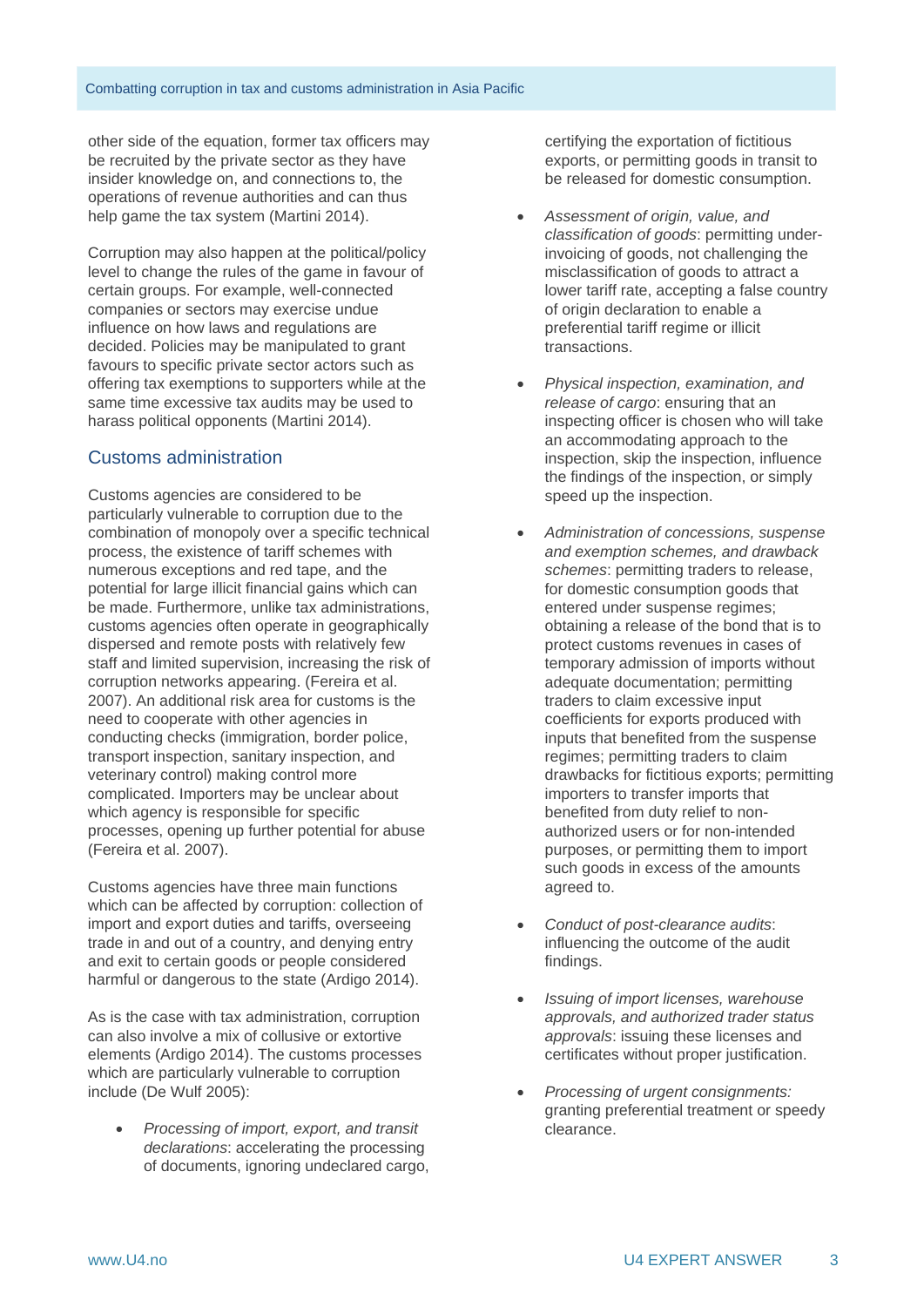While many of these examples largely manifest collusion, many of them can equally involve extortion on the part of customs officials. For example, bribes may be extorted by arbitrarily detaining shipments or by threatening importers with misclassification of goods into more heavily taxed categories unless importers/exporters pay a bribe. Given that goods awaiting clearance are often part of just-in-time supply chains and need to reach their destinations on time the potential of extortionary hold-ups is particularly high.

## 2. Specific interventions for mitigating and combating corruption in tax and customs administration

The following section focusses largely on targeted interventions which are considered to contribute to reducing the levels of corruption in tax and customs administrations. Nevertheless it is important to emphasise that tax and customs administrations operate in a broader environment and cannot be treated in isolation. Reforming a revenue administration, although it has important technical aspects, is therefore as much a social and political phenomenon that intersects with broader institutional structures, systems and incentives (Fjeldstad 2005).

In this sense, a key prerequisite for effective tax and customs interventions is that the system is perceived as fair, that revenues are seen as yielding tangible results in terms of public services and that senior officials themselves do not expect special treatment from these authorities (especially from customs authorities) as this undermines trust in the system and hence the propensity by both citizens and officials to abuse it (Child 2008).

In addition, in the case of customs administration reform, any program aimed at reducing corruption should focus not just on customs but on the entire border administration, mapping corruption risks in all other border control agencies (Fereira et al. 2007).

#### Simplification of regulations and processes

A typical technical assistance program for tax administration reform addresses several reform measures in strategic sequence. In the short term

(within 18 months), the program aims to simplify tax instruments and processes; facilitate underlying legal reforms; consolidate subnational taxes and fees; and provide training and capacity building for tax officials and the private sector to successfully implement the streamlined, consolidated tax instruments and processes.

In the medium-term (within 36 months), the program will redesign tax administration architecture that involves institutional autonomy; reorganize the system and services based on types of taxpayers; and implement human resource management policy, automation, incentive mechanisms, and checks and balances. (Rahman 2009).

#### **Reforming taxes**

Reducing the number of taxes, the level of tax rates and the number of tax exemptions may help limit the discretion of tax officials and at the same time make it easier for tax-payers to understand their rights and obligations (Martini 2014).

#### **Reorganising tax administration**

Reorganising tax administration by type of taxpayer and function may also help reduce the opportunities for corruption. Tax administrations are typically organised according to (i) the type of tax (ii) the different functions performed by the tax administration (human resources and administration; information technology; legislation and appeals; taxpayer registration and services; audit; and collection enforcement); and (iii) the type of tax-payer (large, small or specific sectors) The latter two models (or a combination thereof) are expected to reduce the number of interactions between tax-payers and officials, enhance control and accountability, reduce corruption and improve compliance by allowing for specialisation and a better understanding of tax-payer behaviour. (Martini 2014).

#### **Introducing single tax identification numbers**

Another measure that aims to limiting opportunities for corruption is the introduction of single tax identification numbers for individuals and companies. This number should be used for all tax purposes, including in customs. Combined with the introduction of information and communication technology tools, it can facilitate the detection of tax evasion and corruption (Fjeldstad and Moore 2013).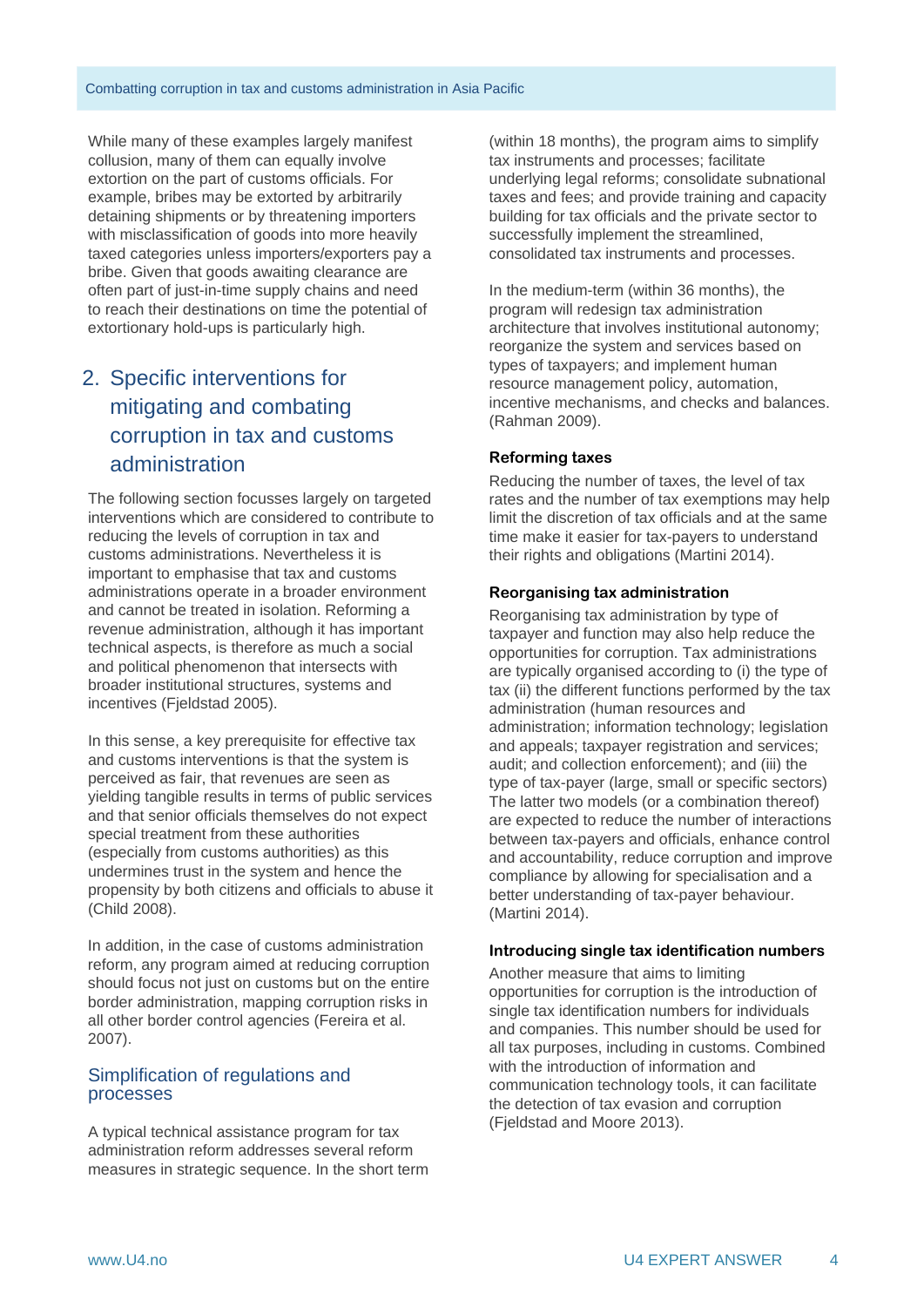#### **Introducing tax self-assessments**

Self-assessment, where tax-payers have to calculate their own liabilities, file returns and pay taxes is considered to have a positive impact on the control of corruption as it reduces the opportunities for negotiations between tax-payers and tax officials and also streamlines procedures (Martini 2014).

#### **Automating payment and collection processes**

Automating tax, and customs duties and tariff payment and collection processes is understood to reduce revenue officials' discretionary power, increase predictability, and reduce the burden for taxpayers to comply and hence reduce the opportunities for corruption. Standardizing procedures and electronic and physical forms, which are made widely available to taxpayers, limits one-on-one contact between officials and taxpayers. This should be accompanied by safeguards to avoid unauthorized use, abuse, or tampering (e.g. user passwords, limiting individual access to only the necessary parts of the system, recording amended documents within the system). Providing taxpayers with options, such as e-filing of returns, e-payment of taxes, filing of relevant applications online, e-tracking of such applications, downloading of tax bills, and viewing of tax payments made in banks also reduces personal contact (Martini 2014; Murdoch 2013).

#### **Introducing trade facilitation policies for customs administrations**

In the case of customs authorities, a number of trade facilitation polices are recommended to reduce the risk of corruption.

Pre-shipment inspection, for example, (usually by private companies) involves inspecting price, quantity and quality of goods ordered overseas at the port of exit, and conveying the findings to the recipient country's customs agency and the importer for verification before arriving at port (Ardigo 2014). It should be noted however, that the evidence on the impact of pre-shipment inspection on reducing corruption and fraud is ambiguous (Anson et al. 2003).

Transparent licensing and approval processes of agents, warehouses, etc., physical inspections and occasional stocktaking, meanwhile, are all considered important anti-corruption measures at locations where duty free or uncleared goods are stored (Child 2008).

#### Strong management and operational autonomy

#### **Separation of functions**

A clear separation is necessary between the tax administration, which manages taxpayer datasets, and the responsible Ministry (usually the Ministry of Finance) which develops tax policy and drafts legislation. This is to minimise political interference in the day to day operations of the tax administration through, for example, politically motivated appointments of staff.(Bridi 2010).

Semi-autonomous revenue authorities (ARAs), have been promoted, especially in Africa and Latin America, as giving more autonomy to tax administration agencies and ensuring more independence from governments and politicians. Studies show that while some ARAs were initially successful in sanctioning tax officials and reducing corruption in the first years of operation, control and oversight have not been continuously and consistently implemented and reports of political interference, bribery and extortion have since emerged (Martini 2014).

#### **Ensuring a properly regulated work environment**

At the operational level, managers should institute checks and balances so that individual lapses are both more difficult to perpetrate and easier to detect. They should also require record-keeping of decisions, particularly in exercising discretion, and closely monitor requests for changes of shifts or location of work (Child 2008).

On the other hand, closely controlled rotation of staff from risky locations and posts may itself be used as a risk mitigation strategy, although this can be costly, especially for geographically dispersed and remote customs offices (Ardigo 2014). Moreover, even when staff are transferred, they may find it difficult to refuse participation in any institutionalised illegal schemes which may exist at their new workplace (Fereira et al. 2007).

Other steps to control corruption include the use of access control systems (e.g. key pads or swipe cards) to prevent staff from visiting areas where they do not work, restricting the access of unofficial visitors, ensuring designated contact points for enquiries, restricting the use of mobile phones, allowing post-clearance audits by appointment only, requiring mandatory recoding of all appointments and conducting random spot checks by managers (Child 2008).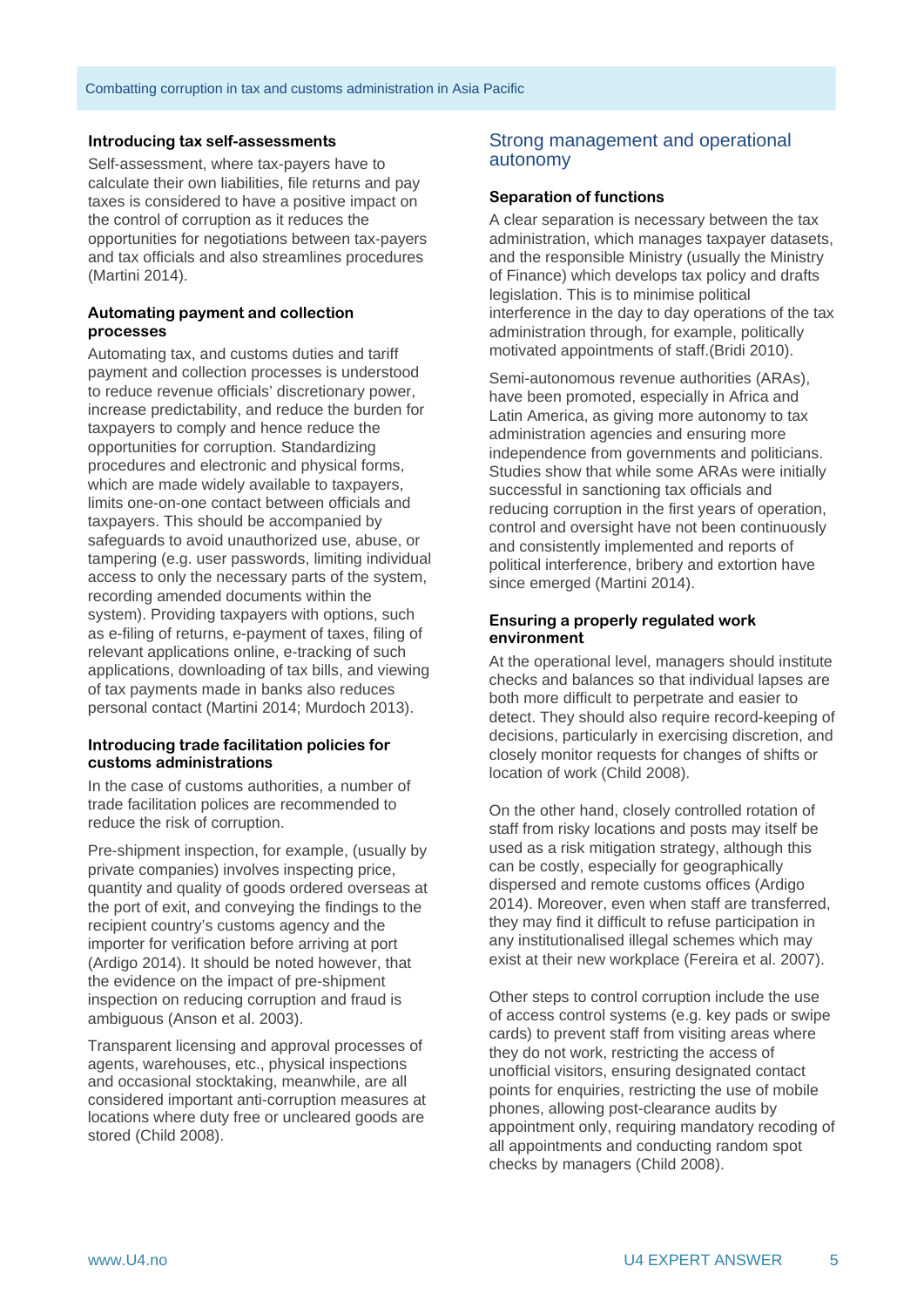#### Conducive employment conditions

Appointments should be based on competence, skills and integrity. Revenue authorities should have well defined appraisal systems which reward staff according to performance (based on agreed personal objectives beyond monetary collection targets), clear professional advancement opportunities based on merit and a clear career path, a sense of organizational belonging and professionalism, and competitive salaries commensurate with similar jobs in the private sector (Murdoch 2013). With regards to the latter, it should be noted that there is some dispute as to the effectiveness of increased salaries in disincentivising corruption and even some evidence that they may increase corruption without effective monitoring (Martini 2014). Staff loan facilities, meanwhile, have been suggested as a way to help overcome periods of financial difficulty (Child 2008).

#### Strong integrity framework

#### **Codes of conduct**

Codes of conduct/ethics in revenue authorities should: (i) explicitly identify those acts that would receive the most severe sanctions, (ii) stipulate that immediate supervisors are also liable for serious violations of their staff if they knew/should have known about the violation, (iii) require all officers to sign an acknowledgement that they have reviewed and understood the Code (Murdoch 2013). They should include, at a minimum, clear rules on: (i) conflicts of interest; (ii) confidentiality of tax information; (iii) bribery; and (iv) gifts and favours (Martini 2014). Beyond this, codes of conduct should aim at addressing tough ethical choices that customs staff are faced with on a daily basis, rather than merely state what is allowed and what is not allowed to do. Many codes of conduct for revenue administration officials also include social and cultural norms that are context specific and spell out what is expected from officials when confronted with corruption or other forms of wrongdoings.

#### **Asset declarations**

Many countries have also introduced rules requiring tax and custom officials to declare their assets and liabilities in order to identify potential illicit enrichment situations. Asset declarations may be required for either senior management, or for senior management and all technical staff, including assets and income of close family members (Martini 2014; Murdoch 2013). In order for asset declarations systems to be effective, declarations need to be verified (even if for a random sample) and preferably published.

#### Internal audits, monitoring and investigations

It is important to conduct regular audits and have effective and skilled internal investigation teams, with effective links to other law enforcement agencies. An internal audit function should be responsible for: advising management on loss prevention and risk analysis; detection, investigation, and prevention of corrupt practices by employees and taxpayers; and conducting background investigations on tax administration job applicants and appointees. Suspected staff should be suspended immediately so that evidence is not compromised, and investigations should be swift. Sanctions should be equitable for all staff with no exceptions. Ideally, the revenue administration should press for court sentences and also seek sanctions against payers of bribes. The outcomes of cases should be published. Trends should be analysed, to learn from cases, and to close any identified loopholes (Child 2008; TI 2014; Murdoch 2013).

In the case of customs authorities, postimportation audits by staff not involved in entry processing are recommended, with audit cases being assigned at random. Risk-based management controls including accompanied or follow-up visits, and thorough checking of reports are also recommended (Child 2008).

#### Appeals and complaints mechanisms

All decisions and/or actions of the administration must be subject to complaint, as appropriate. Consideration should also be given to the idea of establishing a telephone number, which is widely publicised, where taxpayers and tax officials can anonymously report violations of the Code of Conduct. Establishing an independent (Tax) Ombudsman office allows the public to file complaints of harassment or corruption, with the reassurance that any genuine complaint will be promptly redressed (Murdoch 2013).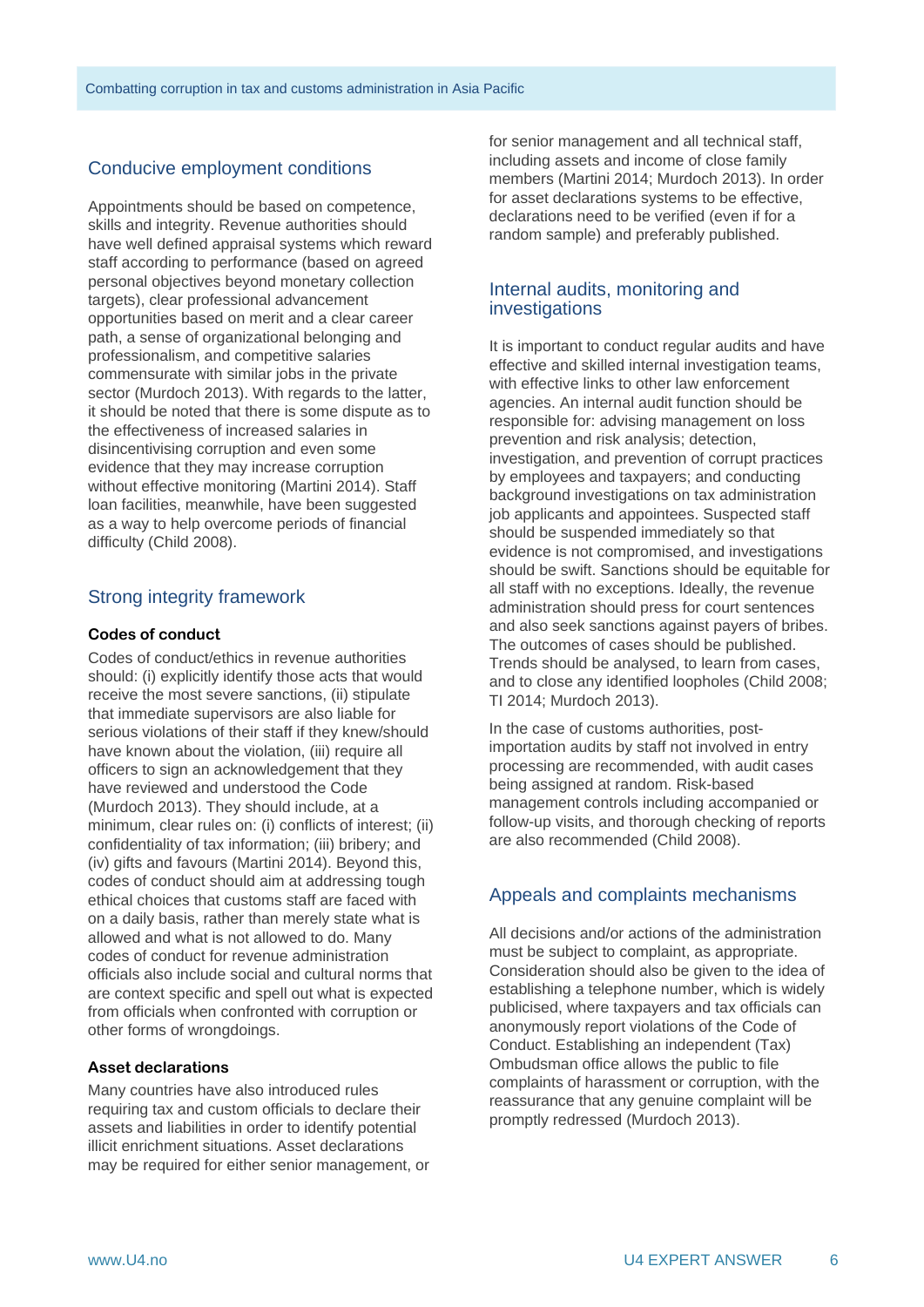#### Transparency and accountability mechanisms

Tax administrations should invest in communicating the steps taken by the administration to reduce the scope for corruption and in educating taxpayers on their rights and obligations, through e.g. citizen or taxpayer charters, user-friendly guides, information brochures, inquiry services, seminars, etc. In particular, the use of posters at border posts that explain customs procedures and tariffs and the publishing of customs service evaluations can minimise the likelihood of unofficial fees imposed by customs officials used to extract rents (Ardigo 2014). Transparency concerning statistics as a measurement of fiscal projections and public sector accounts is a strongly recommended feature of a healthy tax administration (Bridi 2010; Murdoch 2013).

## 3. Case studies from the Indo-Pacific region

The majority of empirical literature on fighting corruption in tax and customs administration focusses on Europe, Africa and Latin America. Nevertheless, a small number cases studies provide examples of success and failure from the Indo-Pacific region, especially in the field of customs reforms.

The cases suggest that automation and streamlining of processes (Philippines, Pakistan), increasing salaries (Thailand), and the use of bespoke modelling tools (Afghanistan), have proved partially successful at combatting corruption in tax and customs administration.

Importantly, however, the success of these more technical approaches depends on sustained political support, long term commitment from donors, and engagement with a broad range of stakeholders. The case of Bangladesh, on the other hand, demonstrates that where political will is absent and patronage networks are entrenched, the opportunities for meaningful reform are severely reduced.

#### **Sapere 2014: Evaluation of taxation reform in the Pacific**

[http://www.oecd.org/derec/newzealand/Evaluation](http://www.oecd.org/derec/newzealand/Evaluation-of-Pacific-Taxation-Reform.pdf) [-of-Pacific-Taxation-Reform.pdf](http://www.oecd.org/derec/newzealand/Evaluation-of-Pacific-Taxation-Reform.pdf)

While not explicitly dealing with the challenges of corruption, this evaluation addresses the question of whether donor funded interventions have provided for effective policy dialogue on tax reform in Pacific countries. The evaluation concludes that reform efforts in the Pacific have yielded significant formal changes in tax regimes, but more modest changes in tax practices. While the experience of taxation reform in the Pacific overall is positive, substantial deficiencies remain in terms of: realization of revenue potential; sustained improvement in the administrative capacity; and tax paying culture and understanding of the tax system in civil society.

One particular criticism is donors' overreliance on discreet projects, whether policy-related or administrative, and an underestimation of the commitment required for the implementation of reforms and the ongoing nature of capacity building.

Other lessons of particular relevance here include:

- Integrity of overall tax system is critical to sustainability: Donor support for audit activity and the basics of tax administration are essential to the longterm success of taxation reform.
- Politics: Even where there are severe political constraints to reform it will often be possible to advance policy reforms of a technical or remedial nature that can provide substantial benefits to the tax administration and the overall integrity of the tax system. Donors should consider supporting such programmes even though they may be seen as outside the ambit of tax reform as normally understood.
- Engagement with civil society matters: Recent reform efforts have recognized that civil society actors – specifically tax agents, accountants and business associations - are likely to be crucial intermediaries in fostering political support for reform. Countries that have successfully targeted communication with the 'demand side' are showing better results in terms of registration and compliance. Donors should therefore consider technical assistance for building tax capacity/knowledge in the business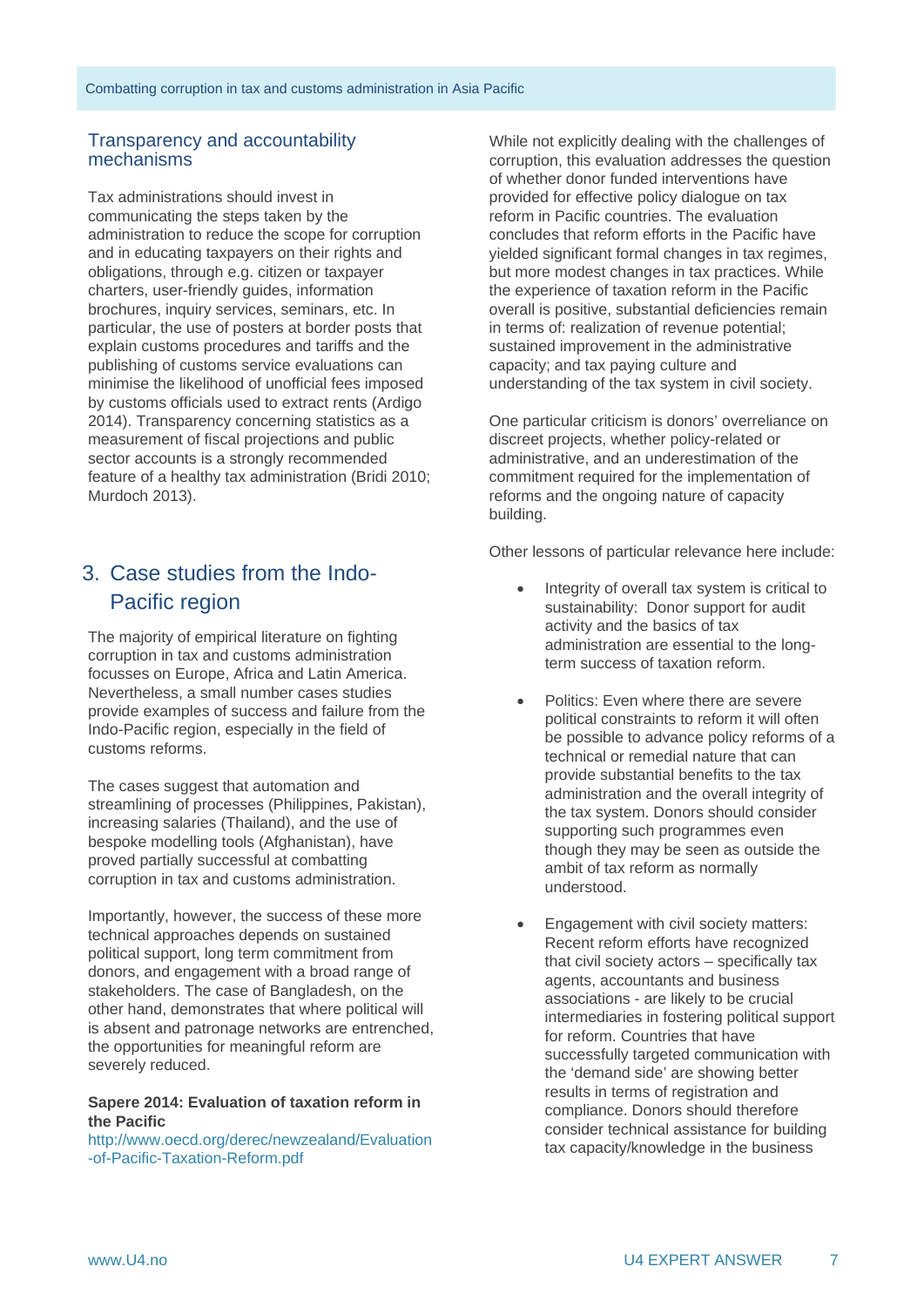communities, especially for small and medium sized enterprises.

#### **ICTD, 2013, The Political Economy of Tax Reform in Bangladesh: Political Settlements, Informal Institutions and the Negotiation of Reform**

[http://www.ictd.ac/sites/default/files/ICTD%20WP1](http://www.ictd.ac/sites/default/files/ICTD%20WP14.pdf) [4.pdf](http://www.ictd.ac/sites/default/files/ICTD%20WP14.pdf)

This paper discusses the reasons for resistance to reform Bangladesh's apparently dysfunctional tax system. The tax system is characterised by a broad range of exemptions, incentives and special regimes which create large scope for discretion, coupled with limited administrative modernisation.

Unlike many other low-income countries which have sought to progressively increase reliance on self-reported tax returns, voluntary compliance and risk based auditing, Bangladesh maintains an outdated 'control' based system, which relies on the physical monitoring of taxpayers in order to enforce compliance and low levels of automation. This allows tax officials to retain enormous discretion and, in turn, provides opportunities for collusion with, or extraction from, taxpayers.

Furthermore, whereas there has been a trend across many low-income countries towards greater integration across administrative units, the Bangladesh tax administration remains divided with little data sharing across departments opening up space for collusion, arbitrariness and abuse. In addition, even where tax assessment has been effective, enforcement mechanisms have been weak thanks to the ability of large taxpayers to use political influence to avoid enforcement and a weak judicial system, where appeals are subject to long processing delays.

As a result, even relatively straightforward reform efforts, many of which have been successfully undertaken in other low-income countries, have largely failed in Bangladesh, despite significant external pressure for reform.

#### **Corruption in Customs: The case of the Thai Customs Formality Services Fee (FSF)** McLinden, Durrani, 2013

[http://www.worldcustomsjournal.org/media/wcj/-](http://www.worldcustomsjournal.org/media/wcj/-2013/2/WCJ_V7N2_McLinden_and_Durrani.pdf) [2013/2/WCJ\\_V7N2\\_McLinden\\_and\\_Durrani.pdf](http://www.worldcustomsjournal.org/media/wcj/-2013/2/WCJ_V7N2_McLinden_and_Durrani.pdf)

Despite implementing reforms aimed at simplifying formalities and modernising systems and procedures to limit opportunities for

corruption, the Thai Customs authorities realised that the low wages paid to customs officials posed a significant barrier to meaningful progress in eliminating corruption. To address the issue, the authorities introduced the collection of a Formality Service Fee (FSF), with 95% of the proceeds used to supplement staff salaries and 5% to finance the introduction of new technology.

The results have been very positive, with reported complaints regarding misconduct by customs officials falling significantly from 92 in its first year of operation to 69 in 2007, to just 36 in 2008. Traders, though required to pay the FSF, are generally positive about its introduction as it is predictable, non-negotiable, and subject to a formal receipt, thus eliminating the time and costs incurred in negotiating the informal arrangements that frequently applied previously.

According to a survey conducted in August 2008, 85.7% of economic operators agreed with the continuation of the FSF provided that the modest fee amounts were maintained. A more recent review by the Ministry of Finance also supported its continuation.

#### **Corruption in Customs: The case of customs reform in Afghanistan**

McLinden, Durrani, 2013 [http://www.worldcustomsjournal.org/media/wcj/-](http://www.worldcustomsjournal.org/media/wcj/-2013/2/WCJ_V7N2_McLinden_and_Durrani.pdf) [2013/2/WCJ\\_V7N2\\_McLinden\\_and\\_Durrani.pdf](http://www.worldcustomsjournal.org/media/wcj/-2013/2/WCJ_V7N2_McLinden_and_Durrani.pdf)

In Afghanistan, the World Bank started supporting customs reform efforts in 2004, focusing on infrastructure improvement, automation of customs procedures and clarifying and reforming the roles and responsibilities of the various government agencies operating at the border.

The results of the initial reforms were seen as a success with a significant increase in revenue collection, a decrease in truck release times, and increased transparency, among other things. However, due to the specific context Afghanistan faced, the threat posed by corruption in Customs went beyond financial losses to security issues associated with terrorism and drug trafficking.

In order to address the problem, the World Bank, in collaboration with the Afghan Customs Department developed the Governance Analysis Tool (GAT), tailored to the unique border management situation in Afghanistan. The GAT tool breaks down individual elements of the border management process into a series of procedural steps and maps the points that are most vulnerable to corruption. Using some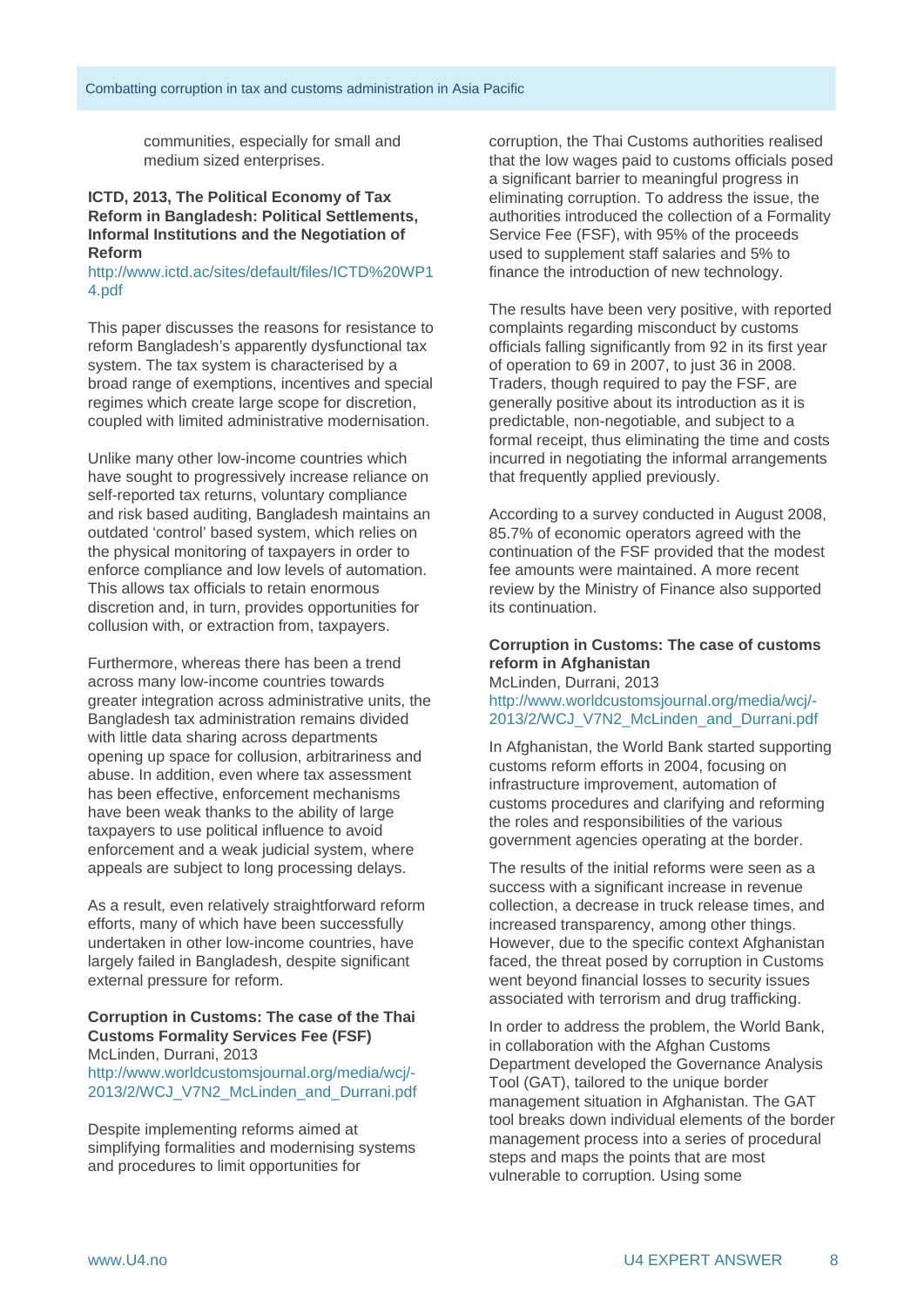sophisticated modelling tools, it also identifies the strategies that have the most impact on addressing the vulnerabilities identified.

The tool helped to establish that the arrival, landing and reporting of goods was the most vulnerable stage in the entire import process. Moreover, it was found that Afghan Customs Department officials were only directly responsible for controlling 30% of the environment they were mandated to control. These findings informed the World Bank's second Customs Modernization and Trade Facilitation Project and helped the government clarify agency roles and strengthen customs responsibilities at the border.

#### **Managing the risk of corruption in Customs through single window systems - Philippines**  Ndonga, 2014

#### [http://www.worldcustomsjournal.org/media/wcj/-](http://www.worldcustomsjournal.org/media/wcj/-2013/2/WCJ_V7N2_Ndonga.pdf) [2013/2/WCJ\\_V7N2\\_Ndonga.pdf](http://www.worldcustomsjournal.org/media/wcj/-2013/2/WCJ_V7N2_Ndonga.pdf)

The 1990s saw the introduction of a comprehensive reform programme of Customs in the Philippines to increase the efficiency of revenue collection by reducing corruption. The reforms targeted in particular those areas of interaction between customs officials and operators, in recognition of the fact that complex bureaucratic procedures requiring face-to-face interactions between importers and customs officers were a key feature of corrupt transactions.

The first wave of reform saw the automation of customs processes with the Philippine Bureau of Customs implementing the ASYCUDA (Automated SYstem for CUstoms DAta) software package and the introduction of Project Abstract Secure (PAS), which required taxes and duties to be paid via a cashless process to an Authorised Agent Bank. Another system that boosted integrity in the Bureau was the Automated Customs Operating System (ACOS) which was implemented to facilitate the clearance of shipments through Customs using a risk assessment program which analysed the risk profiles of shipments automatically.

These automated systems have been credited with reducing corruption in the Philippine Bureau of Customs by reducing the extensive discretionary interfaces that customs officials enjoyed for their personal gain.

#### **Customs reforms in the Philippines: Improving Efficiency, Effectiveness and Anti-Corruption Outcomes**

USAID, 2006

#### [http://www.fsmb.am/Maac/ImprovingEfficiencyEffe](http://www.fsmb.am/Maac/ImprovingEfficiencyEffectivenessAndAnti-CorruptionOutcomes.pdf) [ctivenessAndAnti-CorruptionOutcomes.pdf](http://www.fsmb.am/Maac/ImprovingEfficiencyEffectivenessAndAnti-CorruptionOutcomes.pdf)

This study describes the USAID-sponsored Economic Growth Technical Assistance (EGTA) program - conducted between 1998 and 2004 in the Philippines. The EGTA program targeted three major reforms in the Philippines Bureau of Customs: implementation of a transaction value methodology for assessment, development of a Super Green Lane, and initiation of post-entry audits.

In terms of anti-corruption outcomes, the report suggests that reforms have had little, if any, effect on corruption in the Customs Bureau. In particular, widespread unofficial practices were indicated by firms in the very domains where the EGTA interventions were implemented – 45 percent of firms indicated that they experienced more or the same amount of unofficial practices since the transaction valuation regime was established; 93 percent of firms indicated that they had been asked for bribes during the post-entry audit process some or most of the time; and 74 percent of firms accredited to the Super Green Lane (an electronic rapid clearance and processing system) have had to pay unofficial fees during clearance processing.

The report suggests that while the EGTA reforms were well-conceived and effectively implemented, a major flaw was the inadequate management supervision, poor enforcement, and lack of controls within the Bureau. Some of the reforms were delayed substantially, others were circumvented by Bureau staff, and others were suspended due to complaints from clients.

The authors contrast this with the situation during the successful World Bank sponsored reforms during the 1990s (See Ndonga, 2014, above) when strong leadership from the head of Customs and higher political leaders had been evident. They therefore conclude that effectiveness of such reforms in other countries is likely to depend upon strong political will by top leadership, depoliticization of the customs administration, strict enforcement of procedures, predictable and swift sanctions for abuses, an adjustment to incentives, and personnel reorganization.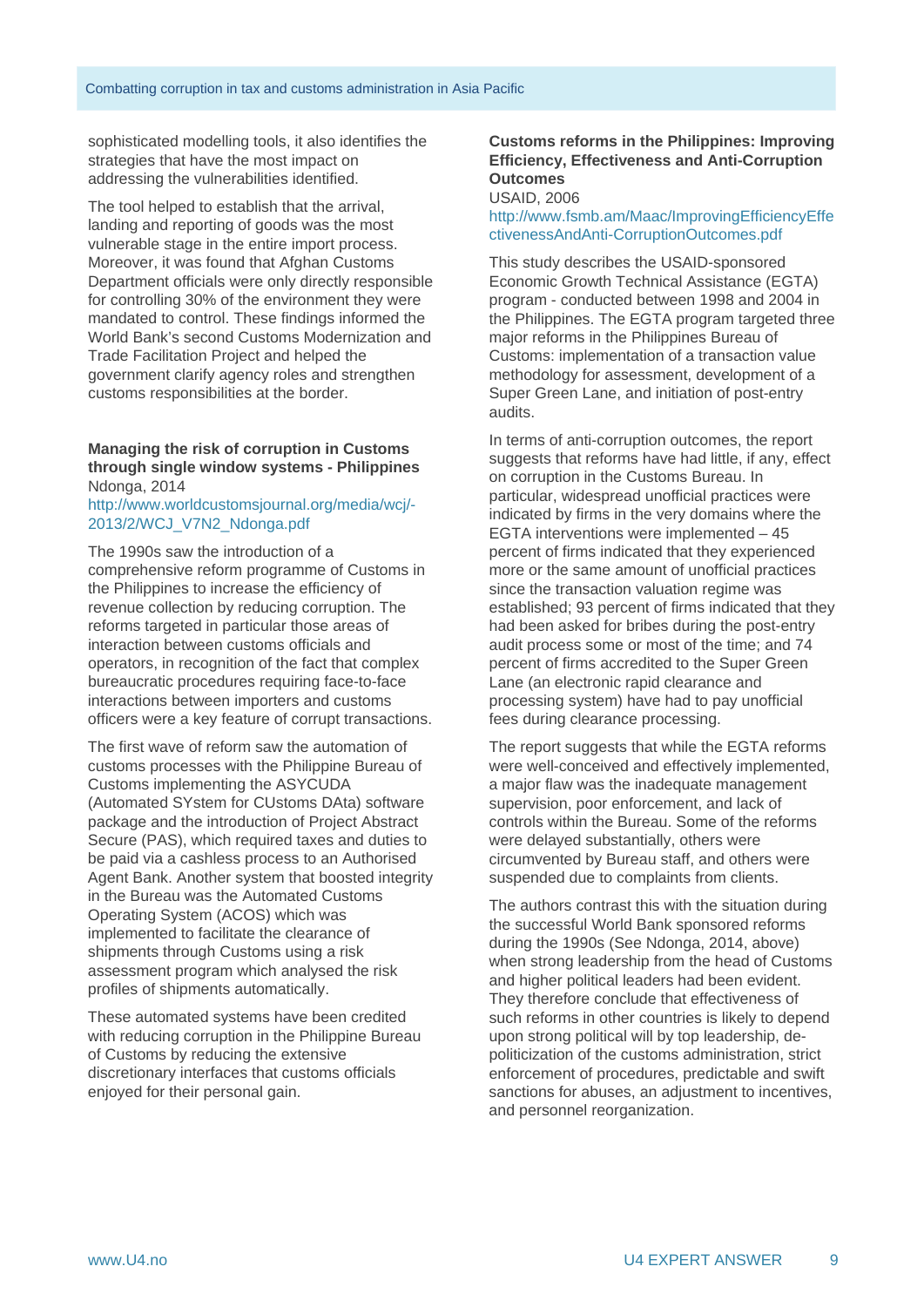#### **Reforming Customs Clearance in Pakistan (Manzoor, 2010)**

#### [https://openknowledge.worldbank.org/handle/109](https://openknowledge.worldbank.org/handle/10986/10503) [86/10503](https://openknowledge.worldbank.org/handle/10986/10503)

Following a failed experiment at outsourcing Customs functions in the 1990s, Pakistan introduced a bespoke single window system for customs clearance in 2005, called the Pakistan Customs Computerized System (PaCCS). Customs processes at the port of Karachi have been simplified considerably since PaCCS was implemented. The port, once considered among the worst functioning in the world, is now competitive with any in the region—including those in India.

Under PaCCS one simple electronic declaration has replaced up to 26 clearance steps, 34 signatures, and 62 verifications. After the system was first introduced, 87 percent of consignments cleared the single window within an hour, though that pace has slowed considerably since some manual checks were introduced. Rebates to traders are made automatically without their having to file claims, and refunds now take less than 2 days, compared with 90 before.

PaCCS also introduced more sophisticated risk management. It maintains a taxpayer compliance history for the past year, and taxpayers with higher compliance ratings are considered less risky. Conducting fewer examinations based on automated risk profiling greatly reduces processing costs for port operators, who can begin processing before shipments arrive, and for shipping companies, which no longer have to maintain ships at port while goods are cleared.

Pakistani officials estimate that 90 percent of corruption has been eliminated for goods passing through the single window system in Karachi (which accounts for 60 percent of Pakistan's international trade). Collusion between taxpayers and tax collectors is largely mitigated by physical structures that separate taxpayers from examination and assessment areas. In addition, biometric identification and cell phone jammers are used to ensure that customs staff remains unaware of the identity of taxpayers.

## 4. Further Reading: Selected Tool and Guidelines

#### **Tax Administration Diagnostic Assessment Tool (TADAT)** IMF, 2015 [http://www.tadat.org](http://www.tadat.org/)

Hosted by the IMF, TADAT aims complement the public expenditure and financial accountability (PEFA) programme by applying a detailed methodology to produce objective, evidencebased assessments and baselines of a tax administration's performance. The objective is to inform stakeholder dialogue on reform priorities. A TADAT assessment will focus on tax administration outcomes rather than inputs or processes.

#### **Tax administration: detecting corruption** CleanGovBiz, 2012

[http://www.oecd.org/cleangovbiz/toolkit/49360071.](http://www.oecd.org/cleangovbiz/toolkit/49360071.pdf) [pdf](http://www.oecd.org/cleangovbiz/toolkit/49360071.pdf)

This short toolkit provides a checklist to help ensure increased deterrence, detection, reporting and prosecution of corrupt activities in tax administrations.

#### **Guide to Corruption Risk Mapping**

World Customs Organisation, 2015 [http://www.wcoomd.org/en/topics/integrity/~/media](http://www.wcoomd.org/en/topics/integrity/%7E/media/WCO/Public/Global/PDF/About%20us/Legal%20Instruments/Declarations/Risk-Mapping-Guide_June-2015.ashx) [/WCO/Public/Global/PDF/About%20us/Legal%20I](http://www.wcoomd.org/en/topics/integrity/%7E/media/WCO/Public/Global/PDF/About%20us/Legal%20Instruments/Declarations/Risk-Mapping-Guide_June-2015.ashx) [nstruments/Declarations/Risk-Mapping-](http://www.wcoomd.org/en/topics/integrity/%7E/media/WCO/Public/Global/PDF/About%20us/Legal%20Instruments/Declarations/Risk-Mapping-Guide_June-2015.ashx)[Guide\\_June-2015.ashx](http://www.wcoomd.org/en/topics/integrity/%7E/media/WCO/Public/Global/PDF/About%20us/Legal%20Instruments/Declarations/Risk-Mapping-Guide_June-2015.ashx)

The Guide to Corruption Risk Mapping starts by explaining the notion of risk mapping, in particular in the Customs context and in relation to corruption. It then explores the benefits of using such an approach and describes elements of a methodology to obtain information and identify those who will carry out such an exercise, providing detailed explanations of key steps. It concludes by describing in detail the different steps of the risk mapping process.

#### **Draft Model Taxpayer Charter**

Confédération Fiscale Européenne, 2013 <http://www.cfe-eutax.org/publications/cfe-books>

This model taxpayer charter prepared by the Asia-Oceania Tax Consultants Association (AOTCA),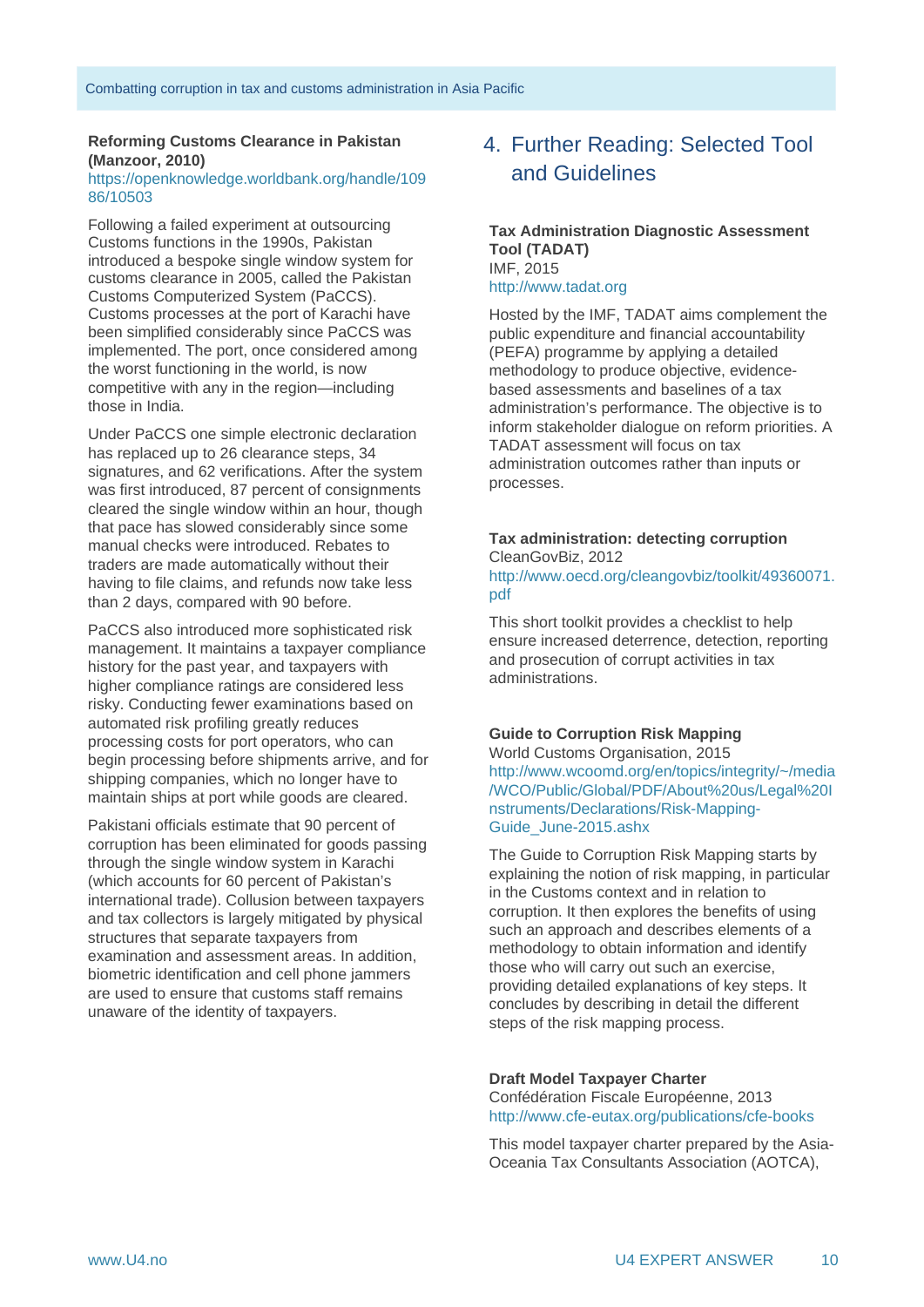the Confédération Fiscale Européenne (CFE) and the Society of Trust and Estate Practitioners (STEP) is derived from a survey of taxpayer rights and responsibilities in 37 countries, collectively accounting for over 73 per cent of world GDP. The overriding purpose of the charter is to provide in due course a model which can be adapted and used in nation states to embed in law the basis on which taxpayers' obligations to the state are balanced against the rights of taxpayers.

#### **Integrity Development Guide (IDG)**

World Customs Organisation, 2014 [http://www.wcoomd.org/en/topics/integrity/~/media](http://www.wcoomd.org/en/topics/integrity/%7E/media/WCO/Public/Global/PDF/Topics/Integrity/Instruments%20and%20Tools/Integrity_guide_EN.ashx) [/WCO/Public/Global/PDF/Topics/Integrity/Instrum](http://www.wcoomd.org/en/topics/integrity/%7E/media/WCO/Public/Global/PDF/Topics/Integrity/Instruments%20and%20Tools/Integrity_guide_EN.ashx) [ents%20and%20Tools/Integrity\\_guide\\_EN.ashx](http://www.wcoomd.org/en/topics/integrity/%7E/media/WCO/Public/Global/PDF/Topics/Integrity/Instruments%20and%20Tools/Integrity_guide_EN.ashx)

The IDG provides a practical framework to examine the management, administrative and integrity strategies currently in place and to identify opportunities for further improvement, based on the Revised Arusha Declaration on Integrity in Customs.

#### **Compendium of Integrity Best Practices**

World Customs Organisation, 2007 http://www.wcoomd.org/en/topics/integrity/~/media /F8980A7CB73A4F2E80A137967AF75CA8.ashx

This compendium includes integrity best practices from member countries for customs along the 10 principles outlined in the revised Arusha declaration on customs integrity. The aim of the compendium is to identify and share the most successful operational standards or strategies available in the customs community.

#### **Model code of ethics and conduct**

World Customs Organisation http://www.tcboostproject.com/\_resources/resourc e/Model\_Code\_of\_Ethics\_and\_Conduct%20(WC O).pdf

The World Customs Organisation has developed a model code of ethics and conduct to provide members with guidance on ethical standards. It aims at setting out in very practical and clear terms the standard of behaviour expected of all customs officials.

#### 5. References

Ardigo, I. 2014. Literature review on corruption in customs and tax administration. Anti-Corruption Helpdesk, Berlin: Transparency International [http://www.transparency.org/whatwedo/answer/co](http://www.transparency.org/whatwedo/answer/corruption_in_tax_and_customs_authorities) rruption in tax and customs authorities

Anson, J., Cadot, O. and Olarreaga, M. 2003. Tariff Evasion and Customs Corruption: Does Pre-Shipment Inspection Help?, Washington, DC: World Bank.

[http://elibrary.worldbank.org/doi/abs/10.1596/1813](http://elibrary.worldbank.org/doi/abs/10.1596/1813-9450-3156) [-9450-3156](http://elibrary.worldbank.org/doi/abs/10.1596/1813-9450-3156) 

Bridi, A. 2010. Corruption in Tax Administration. U4 Anti-Corruption Resource Centre [http://www.u4.no/publications/corruption-in-tax](http://www.u4.no/publications/corruption-in-tax-administration/)[administration/](http://www.u4.no/publications/corruption-in-tax-administration/)

Child, D. 2008. Key Steps to address corruption in tax and customs. [http://www.u4.no/publications/key-steps-to](http://www.u4.no/publications/key-steps-to-address-corruption-in-tax-and-customs/)[address-corruption-in-tax-and-customs/](http://www.u4.no/publications/key-steps-to-address-corruption-in-tax-and-customs/)

De Wulf, L. and Sokol, J.B. 2005. Customs Modernization Handbook. Washington, DC: World Bank.

Fereira, C. Engelschalk. M. and Mayville, W. 2007 "The Challenge of Combating Corruption in Customs Administrations." In The Many Faces of Corruption, edited by J. Edgardo Campos and S. Pradhan, Washington DC: The World Bank. [http://www.igac.net/pdf/publications\\_adb\\_manyfac](http://www.igac.net/pdf/publications_adb_manyfacesofcorruption.pdf) [esofcorruption.pdf](http://www.igac.net/pdf/publications_adb_manyfacesofcorruption.pdf)

Fjeldstad, O. and Moore, M. 2009. Revenue authorities and public authority in sub-Saharan Africa. Journal of Modern African Studies, 47, 1, pp. 1–18 <http://bit.ly/1lj7tZ1>

Fjeldstad, O. 2005. Revenue administration and corruption. U4 Issue, Bergen: Chr. Michelsen Institute.

http://www.cmi.no/publications/publication/?2558= revenue-administration-and-corruption

Martini, M. 2014. Approaches to curbing corruption in tax administration in Africa. U4 Anti-Corruption Resource Centre [http://www.transparency.org/whatwedo/answer/ap](http://www.transparency.org/whatwedo/answer/approaches_to_curbing_corruption_in_tax_administration_in_africa) proaches to curbing corruption in tax administr ation in africa